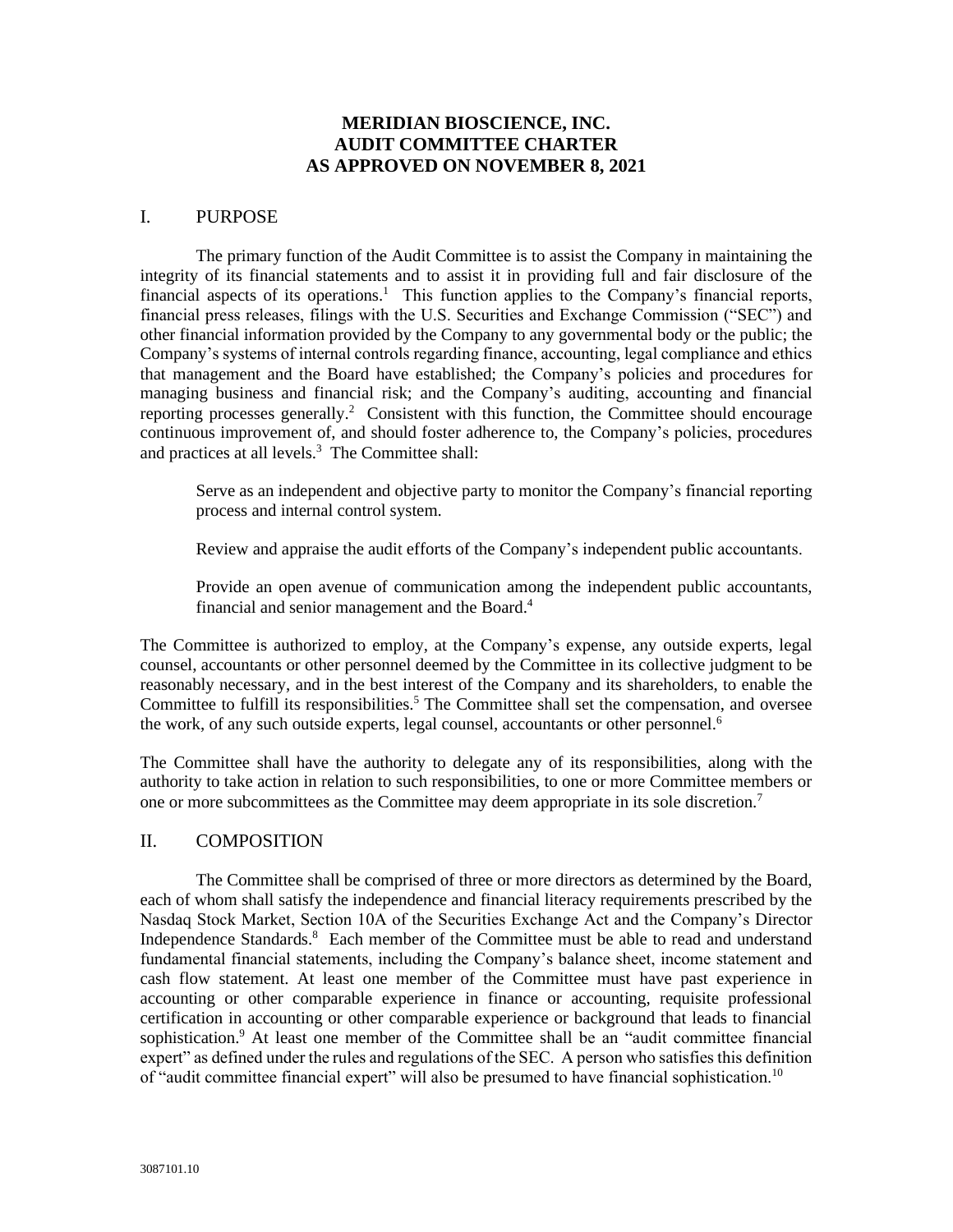#### Meridian Bioscience, Inc. Audit Committee Charter  $\mathfrak{D}$

The members of the Committee shall be elected by the Board at the annual organizational meeting of the Board based on recommendations from the Nominating and Corporate Governance Committee of the Board and serve for such term or terms as the Board may determine or until his or her earlier resignation or death.<sup>11</sup> The Board may remove any member from the Committee at any time with or without cause.<sup>12</sup> Unless a Chairman is elected by the Board, the members of the Committee shall designate a Chair. <sup>13</sup>

### III. MEETINGS

The Committee shall meet at least four times annually, and more frequently as circumstances dictate, and at such places as it deems necessary to fulfill its responsibilities. <sup>14</sup> The Committee is governed by the rules regarding meetings set forth in Meridian's Amended and Restated Code of Regulations as in effect from time to time.<sup>15</sup> The Committee shall report regularly to the Board on its discussions and actions and shall make recommendations to the Board as appropriate.<sup>16</sup> As part of its job to foster open communication, the Committee should meet at least annually with management, the chief financial officer and the independent public accountants in separate executive sessions to discuss any matters that the Committee or any of these groups believe should be discussed independently.<sup>17</sup> In addition, the Committee or at least its Chair should meet with the independent accountants and management quarterly to review the Company's financials.<sup>18</sup> The Committee shall maintain minutes of its meetings and activities.<sup>19</sup>

## IV. RESPONSIBILITIES AND DUTIES

To fulfill its responsibilities and duties the Committee shall:

### Documents/Reports Review

- 1. Review and update this Charter annually.<sup>20</sup>
- 2. Review the Company's annual financial statements, financial press releases, and any reports or other financial information submitted to the SEC, including any certification, report, opinion, or review rendered by the independent accountants. This information should be sent to the Committee at least 24 hours before filing or release. $^{21}$

### Independent Accountants

3. Appoint, compensate, oversee and terminate, if necessary, the independent public accountants who audit the Company's financial statements and consider their independence and effectiveness. On an annual basis, the Committee shall ensure the receipt from the independent public accountants of their formal written disclosure regarding independence between them and the Company prior to entering into an engagement with the independent public accountants. The Committee shall, as appropriate, also discuss with the auditor any undisclosed relationships or non-accounting services rendered to the Company or any of its affiliates that could impact the objectivity and independence of the independent public accountants, and take, or recommend that the Board take, appropriate action to oversee the independence of the independent accountants. $^{22}$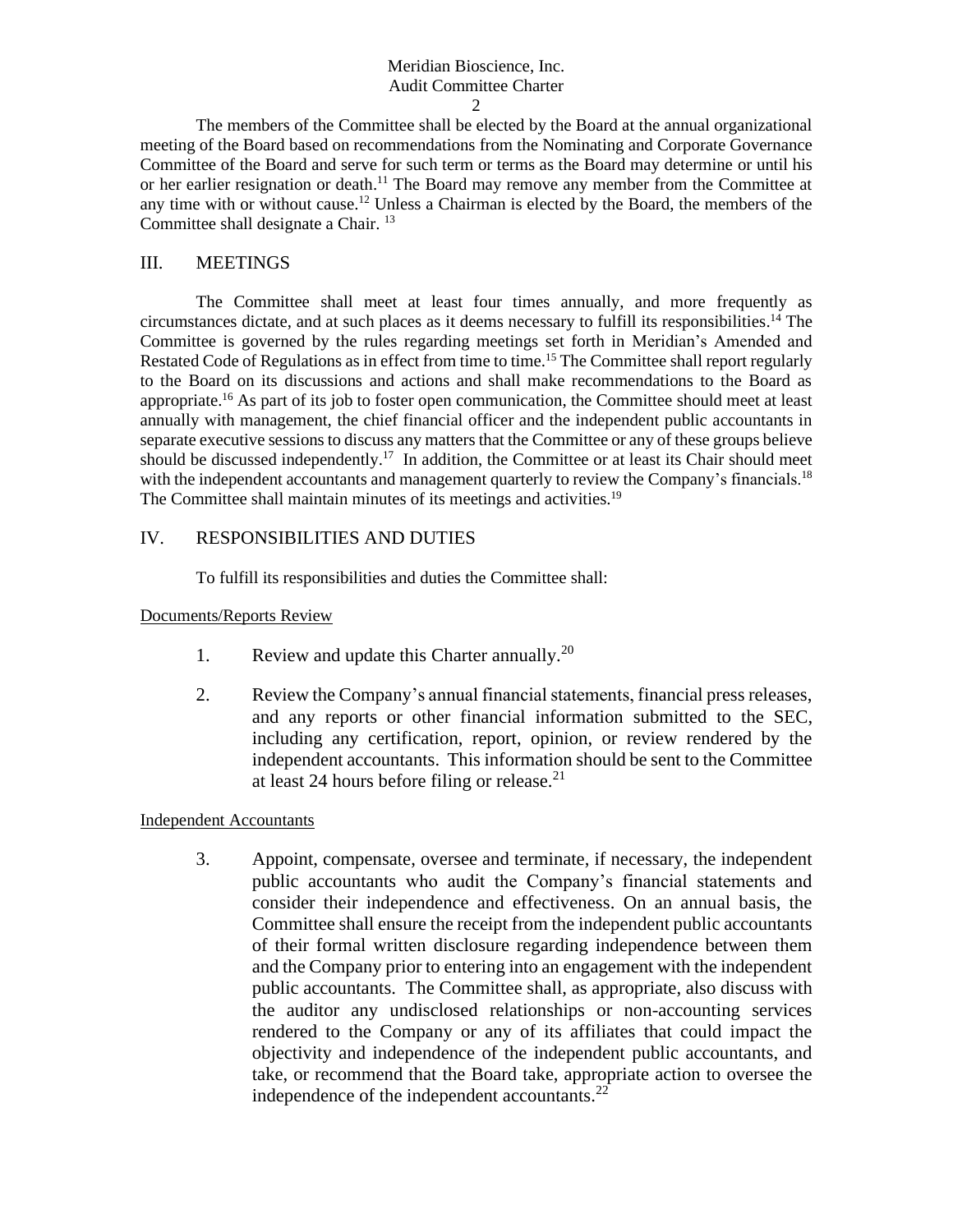- 3
- 4. At least annually, evaluate the qualifications, performance and independence of the independent public accountants and discharge the independent public accountants when circumstances warrant. $^{23}$
- 5. Review the most recent report of the Public Company Accounting Oversight Board of its examination of the Company's independent public accountant.<sup>24</sup>
- 6. Ensure that the lead audit partner of the independent public accountant and the audit partner responsible for reviewing the audit are rotated off the audit at least every five years with a five year cooling off period. Ensure that all audit partners are rotated off the audit at least every seven years with a two year cooling off period.<sup>25</sup>
- 7. Pre-approve all audit and non-audit services and their accompanying fees to be performed by the Company's independent public accountants. The Committee may delegate this function to the Chairman of the Committee between meetings, with an obligation to report any actions to the Committee.<sup>26</sup>

The auditors may not perform:

- Bookkeeping or other services related to the accounting records or financial statements of the audit client,
- financial information and systems design and implementation,
- appraisal or valuation services or contribution-in-kind reports,
- fairness opinions,
- actuarial services.
- internal audit outsourcing services,
- management functions or human resources,
- brokers or dealer, investment advisor or investment banking services,
- legal services and expert services unrelated to the audit, and
- any other service that the Accounting Oversight Board determines by regulation is impermissible. $27$
- 8. Ensure disclosure in the Company's Form 10-K filed with the SEC of any non-audit services approved to be performed by the Company's independent public accountants.<sup>28</sup>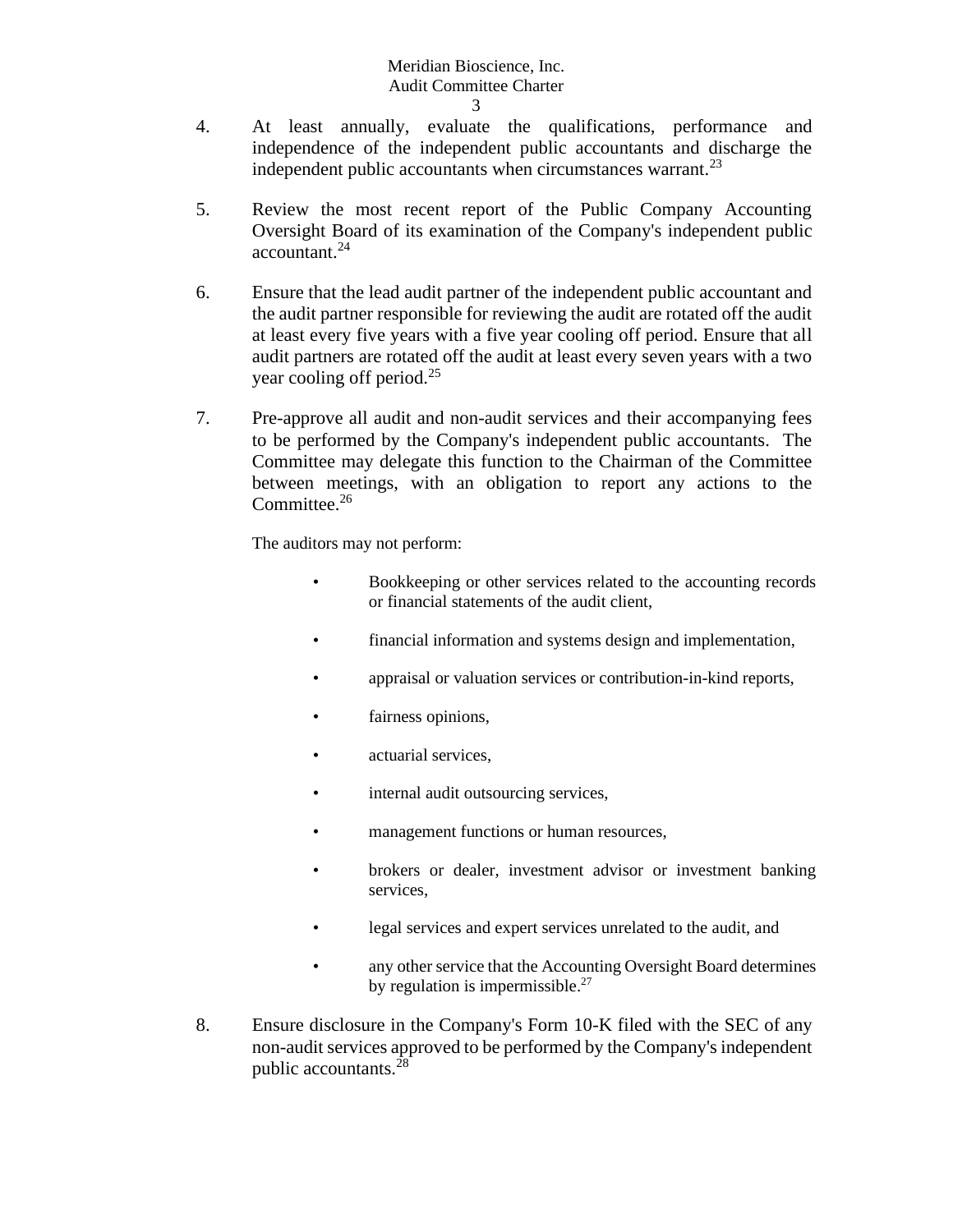- 4
- 9. Periodically consult with the independent public accountants out of the presence of management about internal controls, the fullness and accuracy of the Company's financial statements, and the adequacy/capability of financial staff given the business and changes in operations.<sup>29</sup>
- 10. Review with the independent public accountants the coordination of audit work to assure completeness of coverage, reduction of redundant efforts, and the effective use of audit resources.<sup>30</sup>
- 11. Discuss with the independent accountants any major risk areas, critical accounting policies employed by the Company and any preferred accounting policies that differ from those being employed by the Company.<sup>31</sup>
- 12. Select, retain, compensate, oversee and terminate, if necessary, any other registered public accounting firm engaged for the purpose of preparing or issuing an audit report or performing other audit, review or attestation services for the Company.<sup>32</sup>

## Financial Reporting Processes

- 13. Meet with the independent accountants and the appropriate company financial staff to oversee the planning of the scope of each audit prior to commencement of each audit process.<sup>33</sup>
- 14. In consultation with the independent public accountants, review the integrity of the Company's financial reporting processes, both internal and external. $34$
- 15. Consider the independent accountants' judgments about the quality and appropriateness of the Company's accounting principles as applied in its financial reporting.<sup>35</sup>
- 16. Advise financial management and the independent public accountants that they are expected to provide a timely analysis of significant current financial reporting issues and practices.<sup>36</sup>
- 17. Consider and approve, if appropriate, major changes to the Company's auditing and accounting principles and practices as suggested by the independent accountants or management as developed by the Committee.<sup>37</sup>
- 18. Continue the process of reporting to the Committee by each of management and the independent public accountants regarding any significant judgments made in management's preparation of the financial statements and the view of each as to appropriateness of such judgments.<sup>38</sup>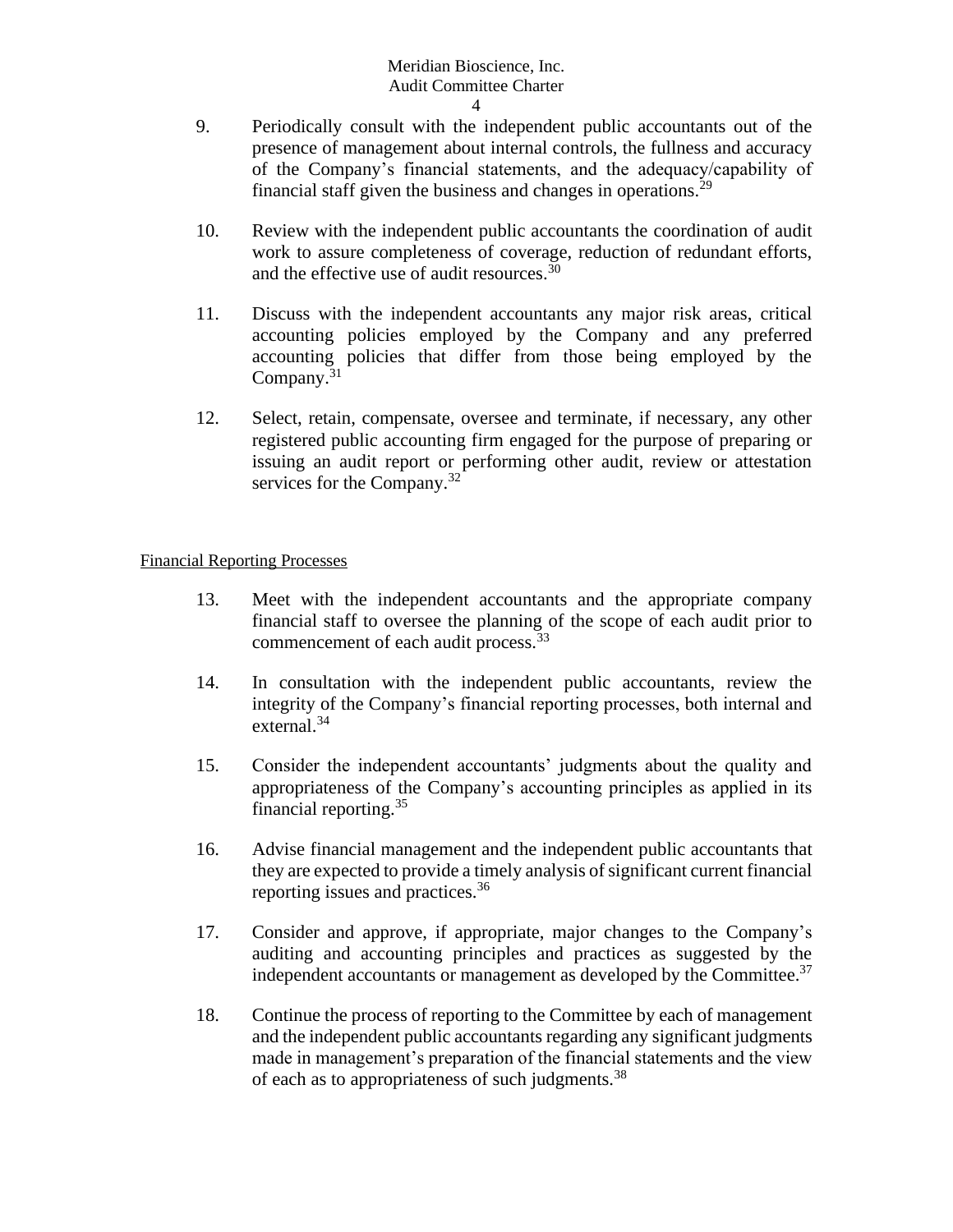- 5
- 19. Conduct an inquiry with the CEO and the CFO regarding the quality of earnings for the period.<sup>39</sup>
- 20. Discuss with management and the independent public accountants the Company's risk assessment and management policies and procedures relating to the financial statements and the financial reporting process and conduct an inquiry of management and the independent public accountants regarding any significant business or financial risks and exposures.<sup>40</sup>
- 21. Oversee risks and exposures relating to the financial statements and the financial reporting process and the Company's policies and procedures for monitoring and mitigating such risks and exposures.<sup>41</sup>
- 22. At least annually, review and discuss a report from the independent public accountants as to all critical accounting policies and practices to be used in the audit, alternative treatments of financial information within GAAP discussed with management, ramifications of the use of alternative disclosures, the treatment preferred by the independent public accountants in each instance, management letters and other material and required written communications between the independent public accountants and management.<sup>42</sup>

## Process Improvement

- 23. Following completion of the annual audit, review separately with each of management and the independent public accountants any significant difficulties encountered during the course of the audit, including any restrictions on the scope of work or access to required information.<sup>43</sup>
- 24. Resolve any disagreements between management and the independent public accountants in connection with the preparation of the financial statements.<sup>44</sup>
- 25. Consider and review with the independent public accountant:
	- a. The adequacy of the Company's internal controls including computerized information system controls and security.
	- b. Report related findings and recommendations of the independent public accountant together with management's responses.<sup>45</sup>
- 26. Review with the independent public accountants and management the extent to which changes or improvements in financial or accounting practices, as approved by the Committee, have been implemented. This review should be conducted at an appropriate time after implementation of changes or improvements, as decided by the Committee.<sup>46</sup>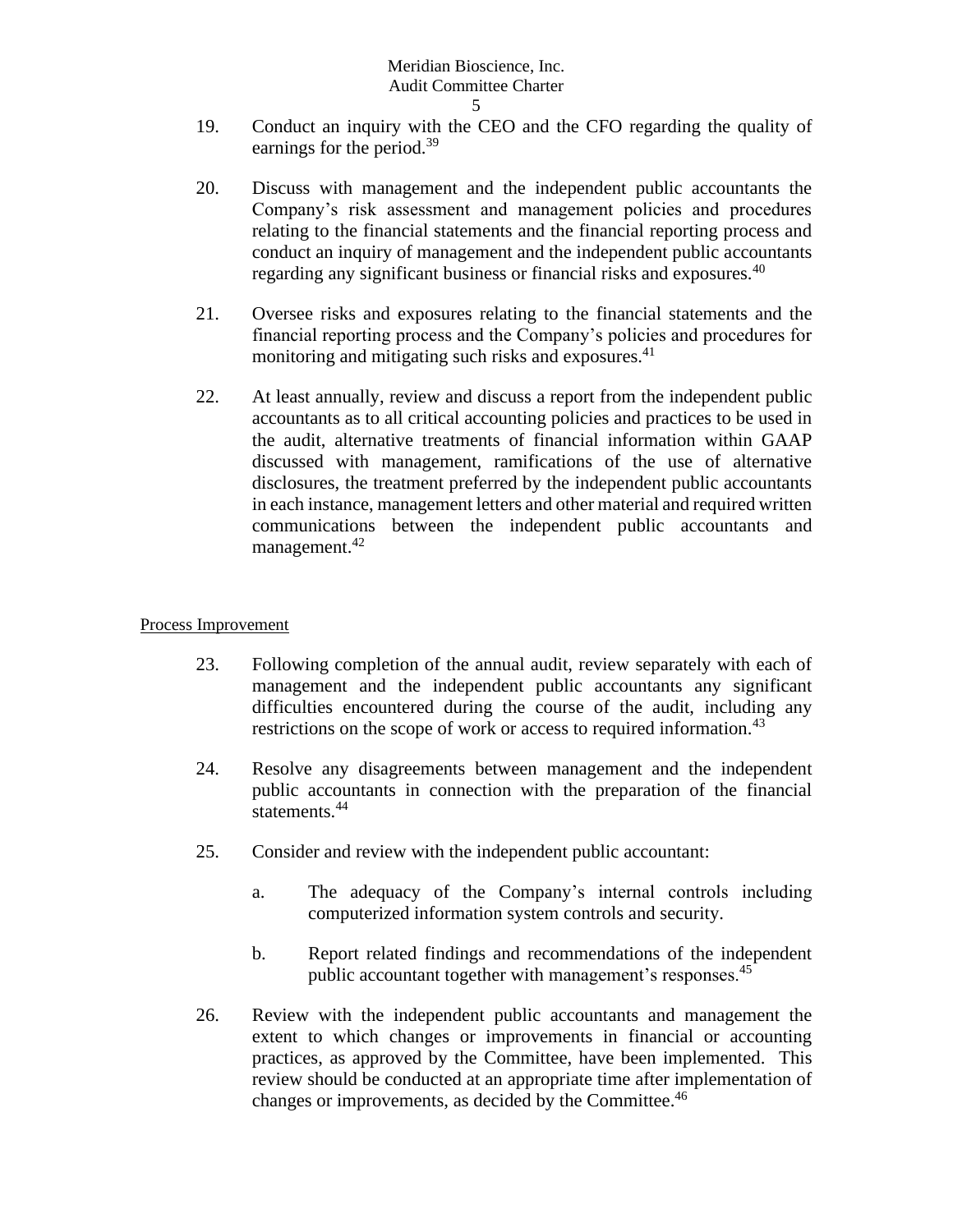- 6
- 27. Review specifically all repeat audit points and recommendations not implemented from prior audits.<sup>47</sup>
- 28. Review and discuss the Company's information security and technology risks as well as the risk management discipline to manage the Company's technical risk, including cybersecurity.

## Ethical and Legal Compliance

- 29. Establish, review and update periodically a Code of Ethics, a Corporate Securities Trading Policy, Foreign Corrupt Practices Act Policy and a Code of Ethical Conduct for financial managers and ensure that these items are published to employees.<sup>48</sup>
- 30. Set clear hiring policies for employees or former employees of the independent public accountants that comply with federal securities laws and any applicable stock exchange or other listing standards.<sup>49</sup>
- 31. Review management's monitoring of the Company's compliance with these codes and policies, and review the systems management has in place to ensure that the Company's financial statements, reports and other financial information disseminated to governmental organizations, and the public satisfy legal requirements.<sup>50</sup>
- 32. Establish and maintain procedures for the receipt, retention and treatment of complaints received by the Company regarding accounting, internal accounting controls and auditing matters and for the confidential, anonymous submission by employees and others of concerns regarding questionable accounting or auditing matters.<sup>51</sup>
- 33. Review activities, organizational structure, and qualifications of any internal audit efforts.<sup>52</sup>
- 34. Review with management and the Company's counsel, any legal or regulatory matter that could have a significant impact on the Company's financial statements. Significant legal matters are considered to be those with potential exposure of greater than \$500,000. Management shall provide updates to the Committee until such time as the exposure no longer exceeds \$500,000.<sup>53</sup>
- 35. Review and approve all related-party transactions and to develop policies and procedures for the Committee's approval of related party transactions.<sup>54</sup>
- 36. Perform any other activities consistent with this Charter, the Company's Articles of Incorporation and Amended and Restated Code of Regulations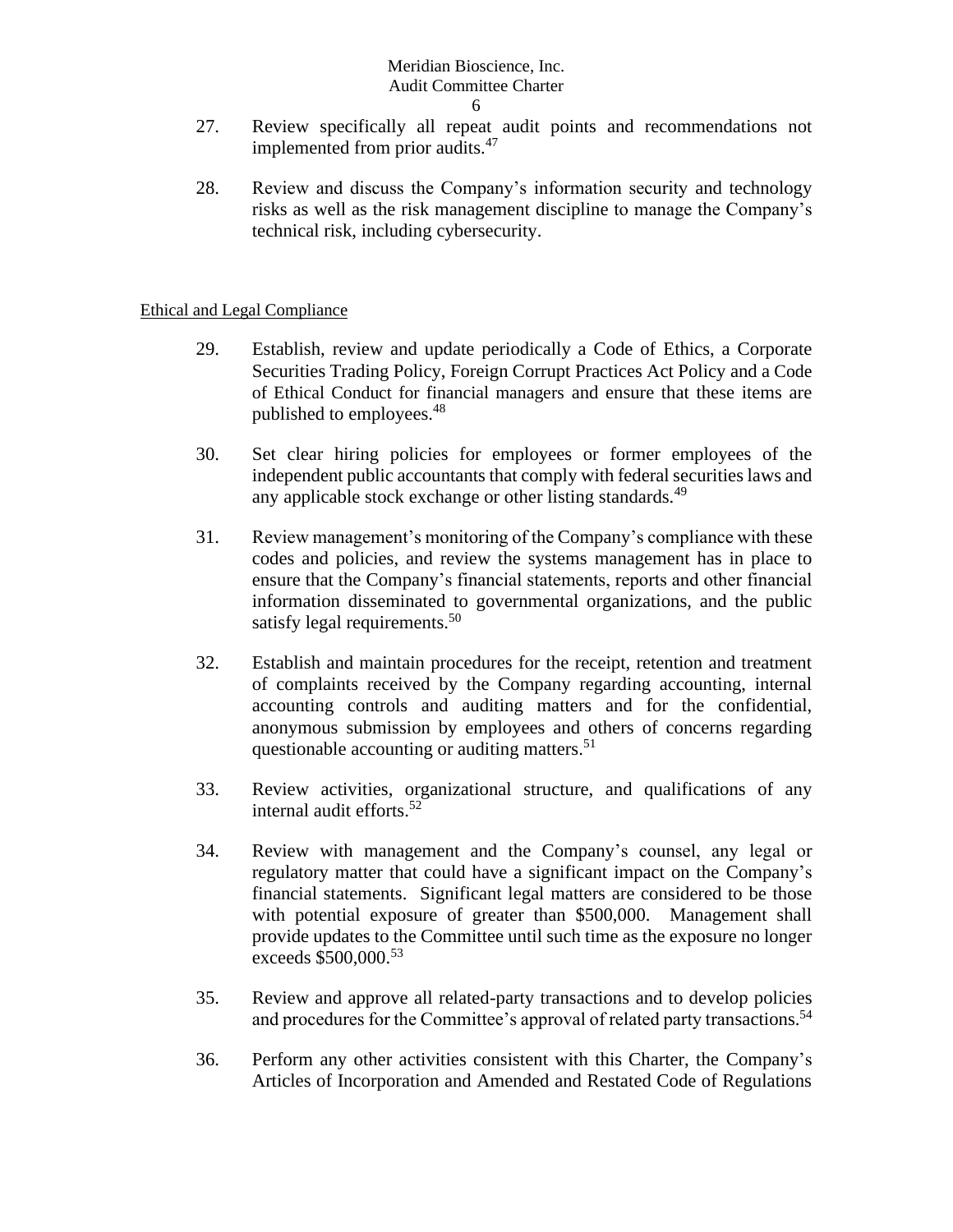and governing law, as the Committee or the Board deems necessary or appropriate.<sup>55</sup>

- 37. Recommend to the Company whether the audited financial statements should be included in the annual Form 10-K for submission to the SEC.<sup>56</sup>
- 38. Prepare a Report of the Audit Committee, or such other disclosure, that complies with federal securities laws and any applicable stock exchange or other listing standards for transmission to shareholders through the annual Proxy Statement.<sup>57</sup>
- 39. Review the process utilized by management in presenting certifications as to the financial statements to the SEC.<sup>58</sup>
- 40. Review policies and procedures with respect to officers' expense accounts and perquisites, including their use of corporate assets and request from the independent public accountant and review a report as to all loans or extensions of credit by the Company to its officers.<sup>59</sup>
- 41. Determine whether the provision of non-audit services by the independent accountants is compatible with their independence.<sup>60</sup>
- 42. Annually perform a review of the Audit Committee effectiveness.<sup>61</sup>

<sup>&</sup>lt;sup>1</sup> Nasdaq Rule  $5605(c)(1)(C)$ .

<sup>&</sup>lt;sup>2</sup> Nasdaq Rule  $5605(c)(1)(C)$ .

<sup>&</sup>lt;sup>3</sup> Recommended.

<sup>&</sup>lt;sup>4</sup> Nasdaq Rule  $5605(c)(3)$ . Sarbanes-Oxley §301.

 $5$  Nasdaq Rule  $5605(c)(1)$ . Sarbanes-Oxley §301.

 $6$  Nasdaq Rule 5605(c)(3). Sarbanes-Oxley §301.

<sup>7</sup> Recommended.

 $8$  Nasdaq Rule 5605(c)(2)(A). Sarbanes-Oxley §301.

 $9$  Nasdaq Rule 5605(c)(2).

<sup>&</sup>lt;sup>10</sup> Nasdaq Rule  $5605(c)(2)$ .

<sup>&</sup>lt;sup>11</sup> Nasdaq Rule  $5605(c)(1)(A)$ .

<sup>&</sup>lt;sup>12</sup> Recommended.

<sup>13</sup> Recommended.

<sup>&</sup>lt;sup>14</sup> Nasdaq Rule  $5605(c)(1)(A)$ .

<sup>15</sup> Nasdaq Rule 5605(c)(1)(A).

<sup>&</sup>lt;sup>16</sup> Recommended.

<sup>&</sup>lt;sup>17</sup> Recommended.

<sup>18</sup> Recommended.

<sup>19</sup> Recommended.

<sup>&</sup>lt;sup>20</sup> Nasdaq Rule  $5605(c)(1)$ .

 $21$  Recommended.

<sup>&</sup>lt;sup>22</sup> Nasdaq Rule 5605(c)(1)(C). Sarbanes-Oxley §301. Regulation S-K Item 407. Schedule 14A Item 9.

<sup>23</sup> Sarbanes-Oxley §301.

 $24$  Recommended.

<sup>25</sup> Sarbanes-Oxley §203.

<sup>&</sup>lt;sup>26</sup> Nasdaq Rule  $5605(c)(1)$ . Sarbanes-Oxley §202.